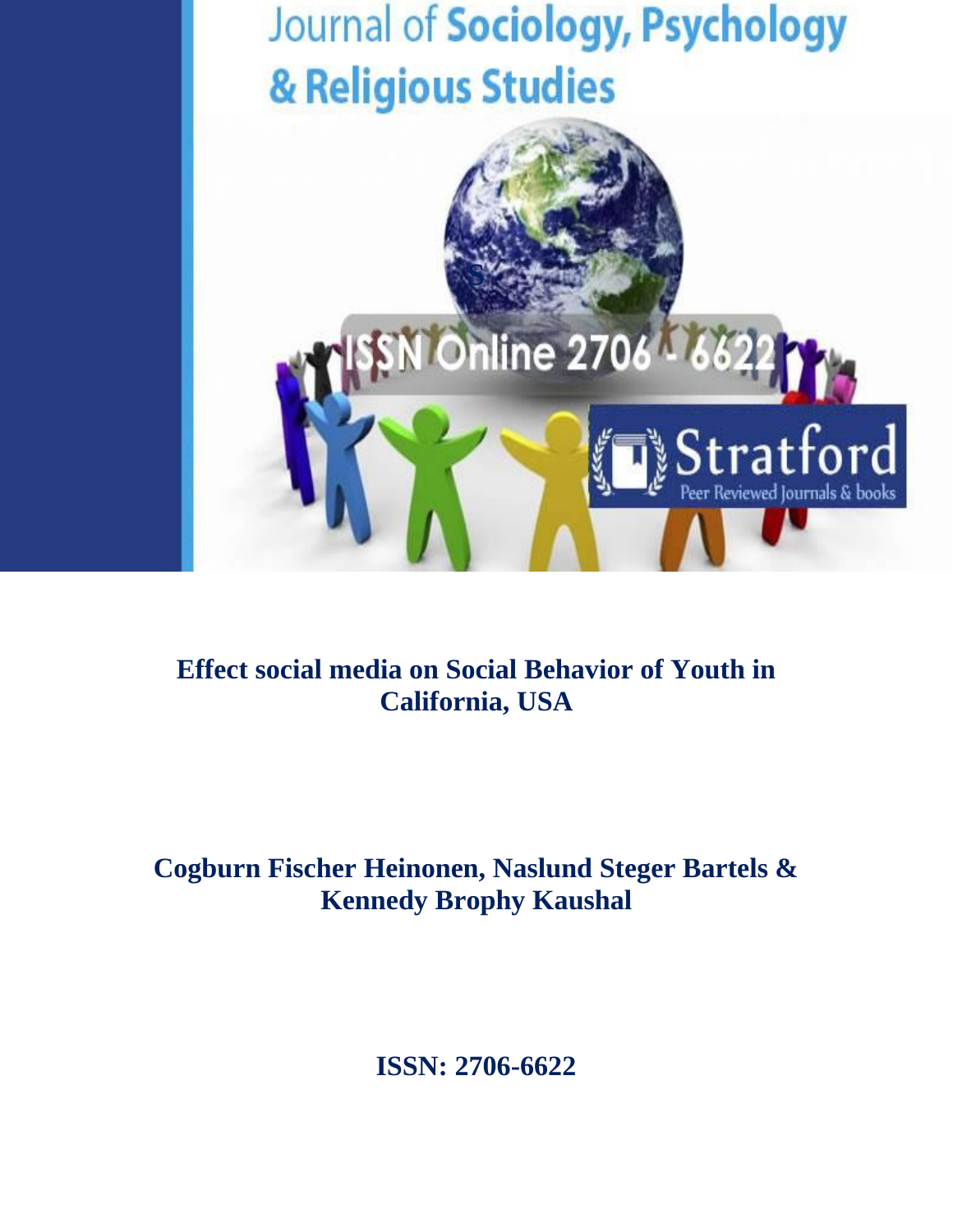

## **Effect social media on Social Behavior of Youth in California, USA**

**1\*Cogburn Fischer Heinonen, <sup>2</sup>Naslund Steger Bartels & <sup>3</sup>Kennedy Brophy Kaushal 1\*Postgraduate Student, California University of Pennsylvania 2&3Lecturers, California University of Pennsylvania \*Email of the corresponding author: [fischerheinonen@gmail.com](mailto:fischerheinonen@gmail.com)**

*How to cite this article***: Heinonen, C., F., Bartels, N., S. & Kaushal, K., B. (2022). Effect social media on Social Behavior of Youth in California, USA.** *Journal of Sociology, Psychology & Religious Studies* **4(1), 10-19. <https://doi.org/10.53819/81018102t5044>**

### **Abstract**

Social media means websites and applications that enable users to develop and share content or participate in social networking. Social media is an online platform that people use to build social networks or social connections with other individuals with similar personal or career interests, activities, backgrounds, or real-life relations. Thus, the study sought to examine the effect of social media on social behavior among the youth in California, USA. The study was literature-based. The study's findings were based on the results from the prior studies. The study results showed that social media influences the social behavior of youth. Social media platforms enable individuals to have conversations, share information and develop internet content. The speed of the internet has changed the way people receive information. The research concluded that as modern technology increased, online social networking had become the routine for every individual. Online networking has broadened the quality and rate of coordinated initiatives for various people. Social media plays an essential duty in influencing culture, economy, and overall view of the world, so users should be mindful of its positive impact. Youth are connected with social media daily. The benefits of social media are more highlighted regularly instead of its negative elements, which are very hardly ever discussed. The study suggested that social media may increase or widen our knowledge and enhance the professional connection between the youth. The study recommended that people be educated on exactly how to handle their privacy settings, warning them concerning what details they include in social media posts, including what is in their photos, urging that they do not connect with anyone online unless they understand them in real life already. The community/people are advised to take on the good aspects of social media and disregard the negative effects.

**Keywords:** *Social media, behavior change, youth, California, USA*

**<https://doi.org/10.53819/81018102t5044>**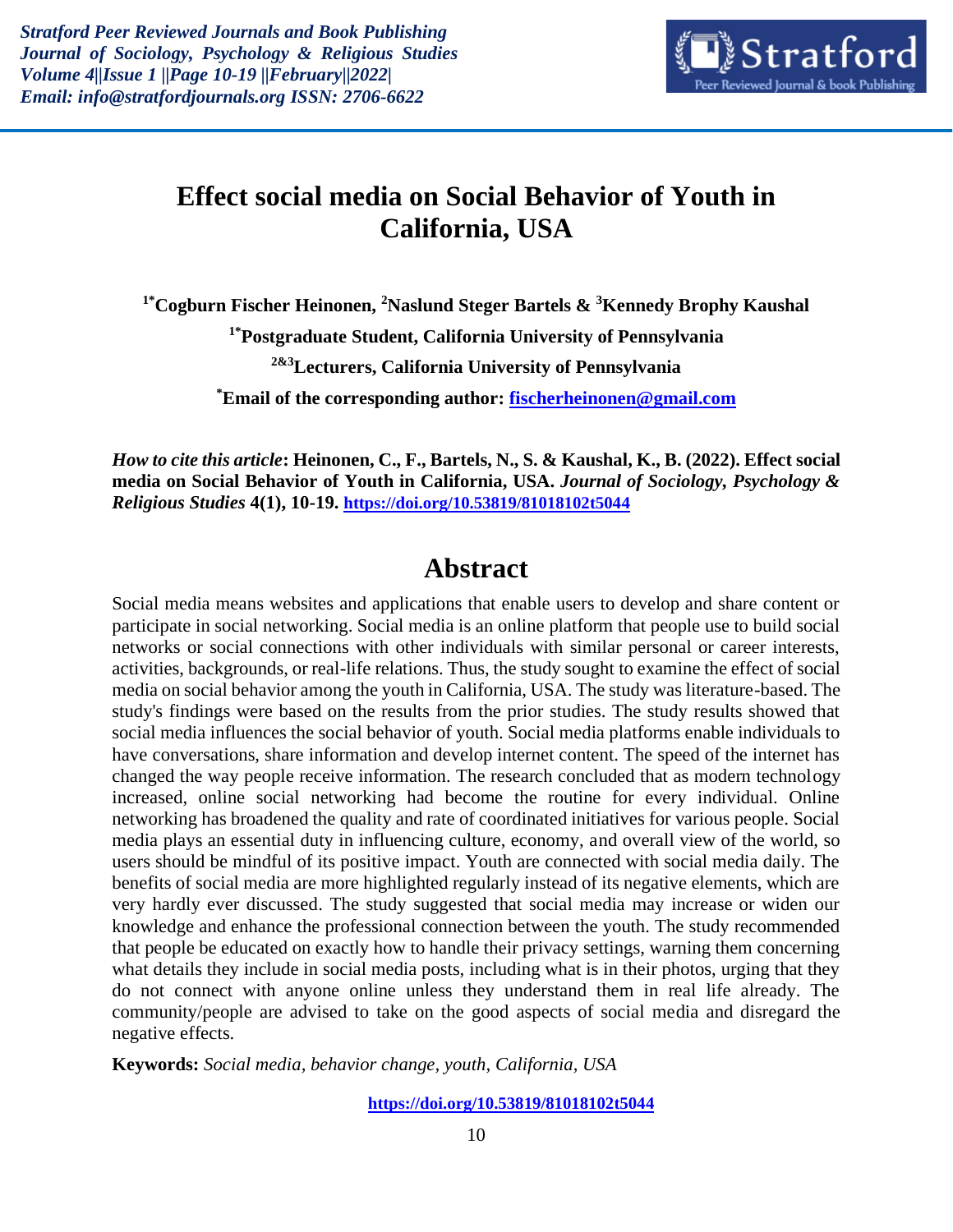

#### **1.0 Introduction**

Social media is an online platform that people build social networks or social connections with others with particular personal or professional interests, activities, backgrounds, or real-life links (Ameen, Almari & Isaac, 2018). The effect of social networks on most individuals is considerable. It is becoming progressively true that social networks have become part of people's lives. Most individuals use their laptops, tablets and mobile phones to check Tweets and status updates from their loved ones. Due to the improvement in technology, people are forced to accept various lifestyles. Social networking sites usually help individuals be much more socially capable. Social media is a web-based type of information communication. Heinonen (2019) argued that social media platforms enable users to have conversations, share information and produce internet content. Social media has various types, including blogs, micro-blogs, wikis, social networking sites, photo-sharing sites, instant messaging, video-sharing sites, podcasts, widgets, virtual worlds, and more. A lot of individuals all over the globe use social media to share information and build connections with others.

On a personal level, social media enable us to interact with our friends and family members, gain expertise in new things, develop our interests, and be entertained. On a professional level, social media can be utilized to broaden or expand our knowledge in a certain area and build our professional network by getting in touch with various experts in a particular organization (Fischer and Reuber, 2021). At the business level, social media enables business people to discuss with their targeted market, get consumer comments, and increase sales of a certain brand. Social media means internet sites and applications that allow customers to develop and share information or take part in social networking (Kaplan & Haenlein, 2020). Knowledge is strength and power. Most of us remember this saying; however, a couple of individuals know social media's role. It is the circulation of information that contributes to their understanding. In the current world, social media plays a vital role in influencing our culture, economy, and overall view of the world.

Social media is a new forum that connects individuals to exchange concepts, connect with, relate to, and come together for a reason, get advice, and give guidance. Social media has gotten rid of communication obstacles, developed decentralized communication channels, and allowed all to have a voice and be involved (Amedie, 2018). It makes common interest groups like learners' study in joint group projects outside of their classroom. The most important advantage of social media is connectivity. Individuals from different parts can get in touch with anyone despite religion. The advantages of social media are that one can connect with any individual to learn and exchange ideas. Some social media destinations have altered how people communicate online (Miller, Sinanan, Wang, McDonald, Haynes, Costa & Nicolescu, 2020). From one individual to another, communication destinations open the door for people to reconnect with their old companions, partners, and friends.

Furthermore, it causes people to influence new friends and share information, pictures, sounds, and recordings. Web-based social networking additionally transforms the lifestyle of different people. It is indisputable that social media plays an essential role in influencing our culture, economy, and the big picture of the world (Cogburn and Espinoza-Vasquez, 2019). This media outlet accommodates many spontaneous, official, casual, scholarly, and unscholarly writings to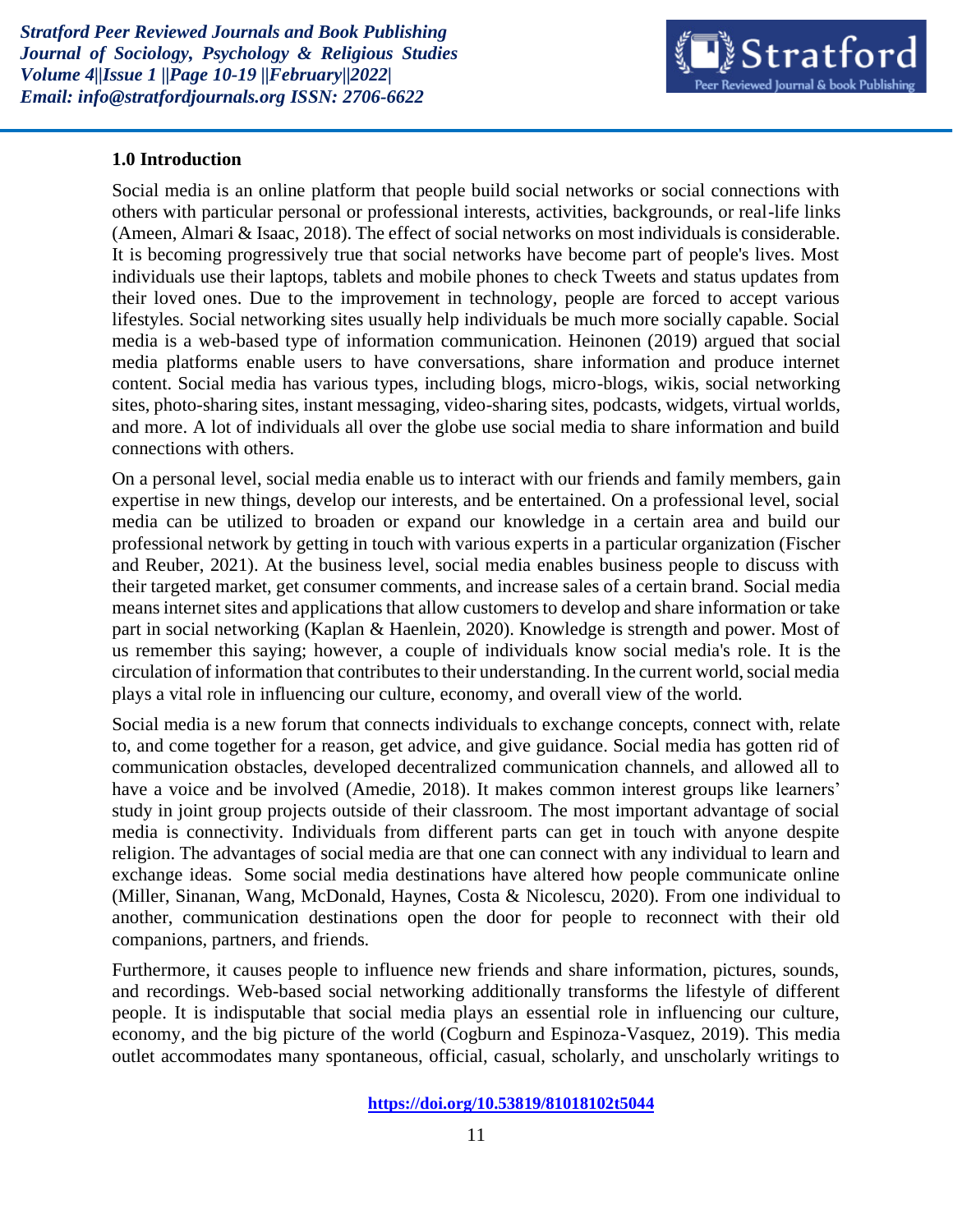

flourish. It promotes creativity and partnership with a large range of commentators on various issues like education, the economy, politics, race, health and relationships. Although it has brought about several advantages, enabling us to quickly connect with loved ones all over the world, enabling us to break down global boundaries and cultural disparities, social media has come with a price. Social media has an unfavorable influence on our lives because the combination of isolation and worldwide reach has deteriorated our culture. Social media is burglarizing us of trust and comfort we once drew in one another, replacing the human fellowship physical and emotional assistance we drew from each other with online relations (DeJong, 2020). It burglarizes us of selfcontrol and the capability to think separately. Rather, it makes us susceptible to entering any group that uploads perverse messages that tickle our ears and amuse our senses without evaluating the repercussions.

It has been discovered that people with severe mental disorders, along with young people with mental disease, appear to develop online relationships and connect with others on social media sites as frequently as social media users from the general population. This is a crucial observation since people dealing with serious mental disorders commonly have few social contacts in the offline world and experience high isolation rates. Among people obtaining publicly financed psychological health services that utilize social media, almost fifty percent were reported utilizing these platforms at least once a week to feel less alone. Several young people with major mental diseases showed that they utilized social media to feel less isolated (Naslund, Aschbrenner, Marsch & Bartels, 2018).

Surprisingly, regular usage of social media amongst a sample of people with major mental illness was related to greater community involvement, gauged as participation in shopping, job, spiritual activities, or visiting family and friends, and higher civic involvement, reflected as voting in local elections. Auxier and Anderson (2021) discovered that many Americans use YouTube and Facebook, while Instagram, Snapchat and TikTok are particularly usual among youths under 30. Similarly, the corresponding shares of Americans who reported using Instagram, Pinterest, LinkedIn, Snapchat, Twitter and WhatsApp are the same from 2019. This stands for a wider pattern that extends beyond the past two years in which the rapid adoption of the majority of these sites and applications seen in the last years has slowed down. Greater than 40% of Instagram's users are 22 years of age and younger, with around 22 million teenagers logging onto the site each day.

#### **2.0 Literature Review**

Peart, Gutiérrez-Esteban and Cubo-Delgado (2020) conducted research that sought to determine the socio-demographic and health-related elements connected with present grown-up social media users in the United States. Data originated from the 2007 version. HINTS is an across-the-country representative cross-sectional study on health-associated interaction trends and practices. Study participants who were noted having accessed the internet were asked whether, over the past year, they had actually joined an on the internet support system, written in a blog and visited a social media site. About 69% people adults were noted having accessibility to the Internet in 2007. Amongst Internet users, 5% joined an on-line support system, 7% revealed blog writing, and 23% utilized a social networking site. Multivariate evaluation discovered that younger age was the only significant predictor of blogging and social networking site engagement; a statistically significant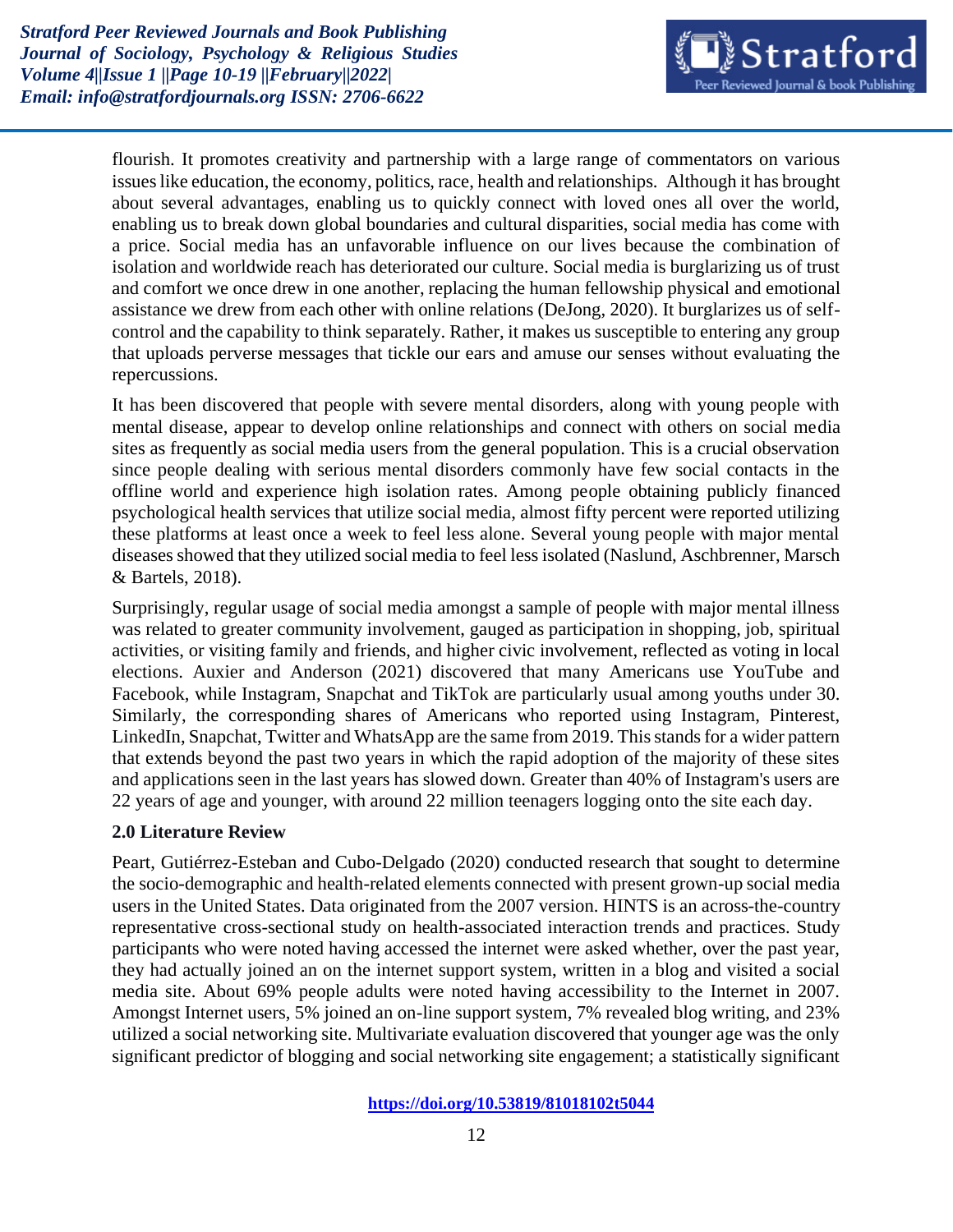

straight connection was noted, with younger categories revealing a lot more regular use. As a whole, social media are entering into the US population independent of education, race/ethnicity, or healthcare accessibility. Current development of social networks is not uniformly distributed across age groups; hence, health communication programs making use of social media should initially take into consideration the age of the targeted population to assist make sure that message reach to the desired targeted market. While racial/ethnic and health status related differences exist in Internet gain access to, amongst those with internet accessibility, these features do not influence social networks usage. It is recommended that new technologies, stood for by social media, might be altering the communication pattern throughout the United States.

Murphy, Link, Childs, Tesfaye, Dean, Stern and Harwood (2019) discovered that social media is a platform for the public worldwide to exchange their challenges and point of views. Prior to having knowledge on the real elements of social media individual need to recognize what do social media mean. Social media is a term utilized to define communication in between teams or individuals in which they develop, share, and particularly share concepts, images, video clips and a lot more online and in online communities. Kids are being raised up surrounded by mobile phones and interactive social media sites. Social media is changing the actions in which young individual associate with their parents, peers, and exactly how they utilize of technology. On the positive aspect, social networks can act as invaluable tools for specialists. They attain this by helping young specialists to market their abilities and look for business chances. Social networking sites might also be utilized to market products successfully. On the negative aspect, the internet is stuffed with a variety of risks related with online communities. Cyber intimidation that is defined as a sort of harassment which is perpetrated utilizing digital technology is just one of the risks. In the study each aspect of social media has its positive and adverse effects covered. Emphasis gets on the particular sector such as health, business, education, culture and youthful people. During the study it is discussed exactly how these media will certainly impact the society in a wide way.

Rauniar, Rawski, Yang and Johnson (2020) argued that social media has actually advanced over the past years to end up being an essential driver for getting and giving out information in various domains like business, entertainment, crisis management, and politics. The rising appeal of social media increases a number of inquiries relating to why we utilize it a lot and what factors affect this task. What about sex, what about learning, income, age or social condition. The study responds to some of these concerns utilizing analytical evaluations and by dividing total social media usage right into chosen social media. The analysis utilized a dataset which entails data pertaining to 2002 participants from the U.S. and their social media task. The outcomes reveal that individual with huge house incomes and the highly educated utilize social media most. As age goes by, social media usage reduces. Overall, understanding where and at what frequency users are on social media can be important competitive advantage. When utilizing socials media properly for marketing, firms can dramatically enhance their brand name recognition, consumer satisfaction, quality, reach, and have more earnings.

Kennedy (2019) conducted a study on social media, positive and adverse effects on teenage wellbeing. Social media usage is constantly increasing among teenagers; research point out that the rates of "constant use" increased. Social media usage might have a major unfavorable influence on areas of well-being consisting of feelings of depression, anxiety, fear of missing out, body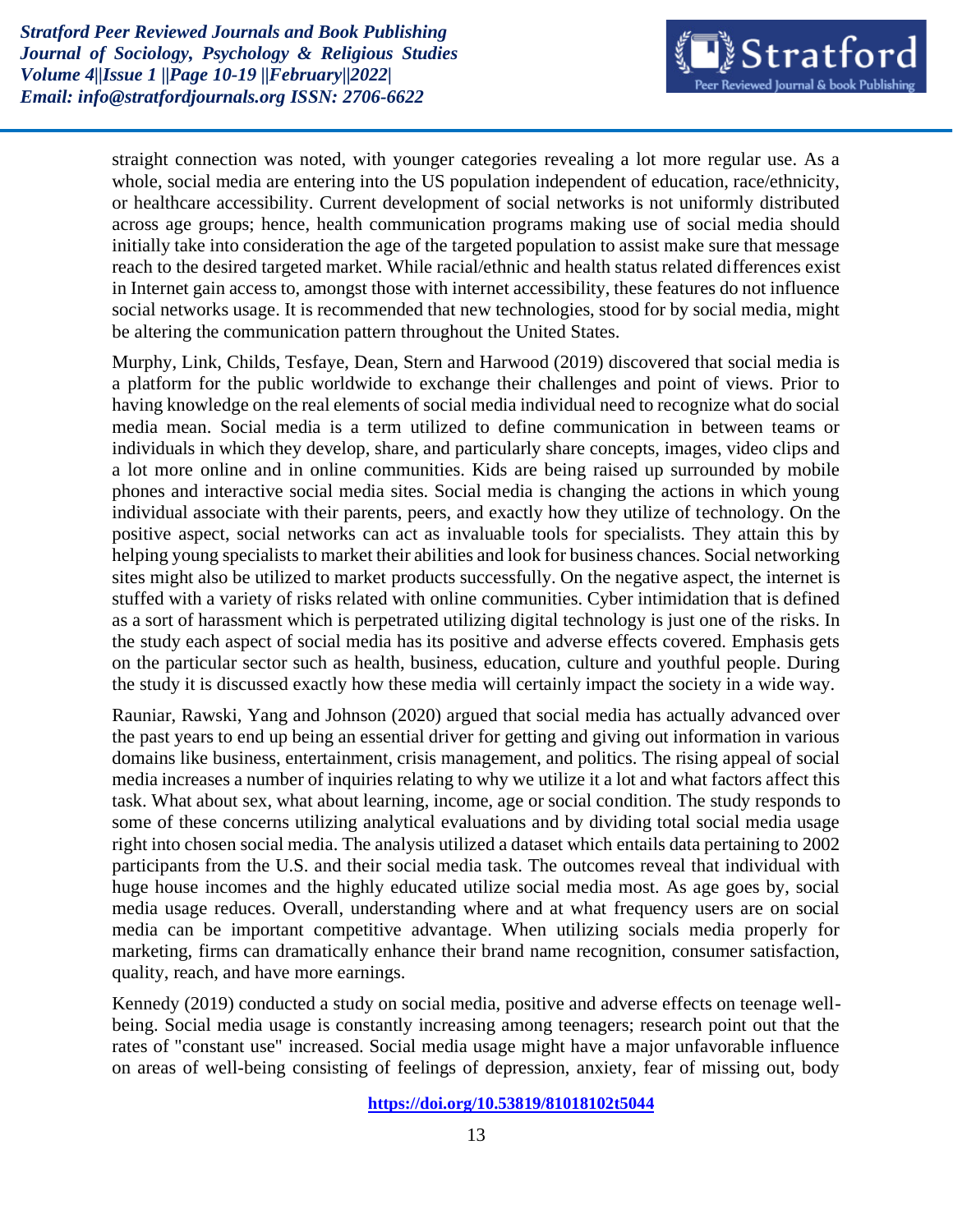

image, intimidation and sleep. The problematic usage of mobile phones and social media applications as one of the trends aligning with the increase in significant depressive episodes. On the other hand, use social media can enhance favorable sensations of health consisting of producing a sense of community, enhancing accessibility to required health information, assisting in developing new connections and keep existing ones and providing a platform for self-expression and development of self-identity. The role of the research was to contrast the favorable and unfavorable effects of the leading 4 social media systems utilized by teenagers on 14 places of health. SPSS was utilized for information evaluation to contrast health scores for Facebook, Instagram, Snapchat and YouTube. Analysis was additionally finished to check whether there was a connection between times invested online and viewed health. Most of teens noted that their mobile phone as the main means they access social media. YouTube was noted as having the most favorable effect on teenagers' well-being while Instagram was identified as having one of the most unfavorable effects. Time spent online showed a weak, positive relation to health with only YouTube.

Roy, Tripathy, Kar, Sharma, Verma and Kaushal (2020) research concentrates on how educating individuals through social media platforms might assist in decreasing the mental health impacts of the COVID-19 to manage the international health dilemma. The pandemic has actually posed a global mental health problem, and perfect information is crucial to resolve unpredictability, worry, and mental tension to unify worldwide people in cumulative fight versus COVID-19 pandemic worldwide. Mounting researches defined that manifestly endless coronavirus-associated newsfeeds and fatality numbers substantially enhanced the danger of worldwide psychological health problems. Social media supplied both favorable and unfavorable information, and the COVID-19 has actually resulted in an around the worldwide infodemic. It has deteriorated public count on and hindered infection restriction, that outlasted the coronavirus pandemic itself. The research included the narrative testimonial evaluation anchored on the existing literature pertaining to psychological illness utilizing the non-pharmaceutical interventions method to lessen the COVID-19 negative impacts on worldwide psychological health. The study integrates the analytical information connected to the COVID-19 given by the WHO. The COVID-19 has actually led to about 108.16 million verified cases, deaths over 2.374 million, and a healing of 80.16 million individuals around the globe. The research concentrated on exploring the COVID-19 pandemic's damaging impacts on worldwide public health and the indispensable duty of social media to give the appropriate information in the COVID-19 health dilemma.

Steger (2020) discovered that social media has actually become significantly popular element of our daily life in current globalizing society. It gives a context where individuals throughout the globe can communicate, exchange messages, exchange expertise, and connect with one another despite the distance which divides them. Intercultural adaptation entails the means of enhancing understanding via communication to enhance the level of physical fitness to make sure that the needs of a new cultural atmosphere can be satisfied. Study reveals that individuals have a tendency to make use of social media to end up being more incorporated into the host society throughout their adaptation and to maintain relations to their home nations. The study sought to examine the effect of utilizing social networks on the intercultural adaptation process. Extensive interviews of international learners of a United States university are performed.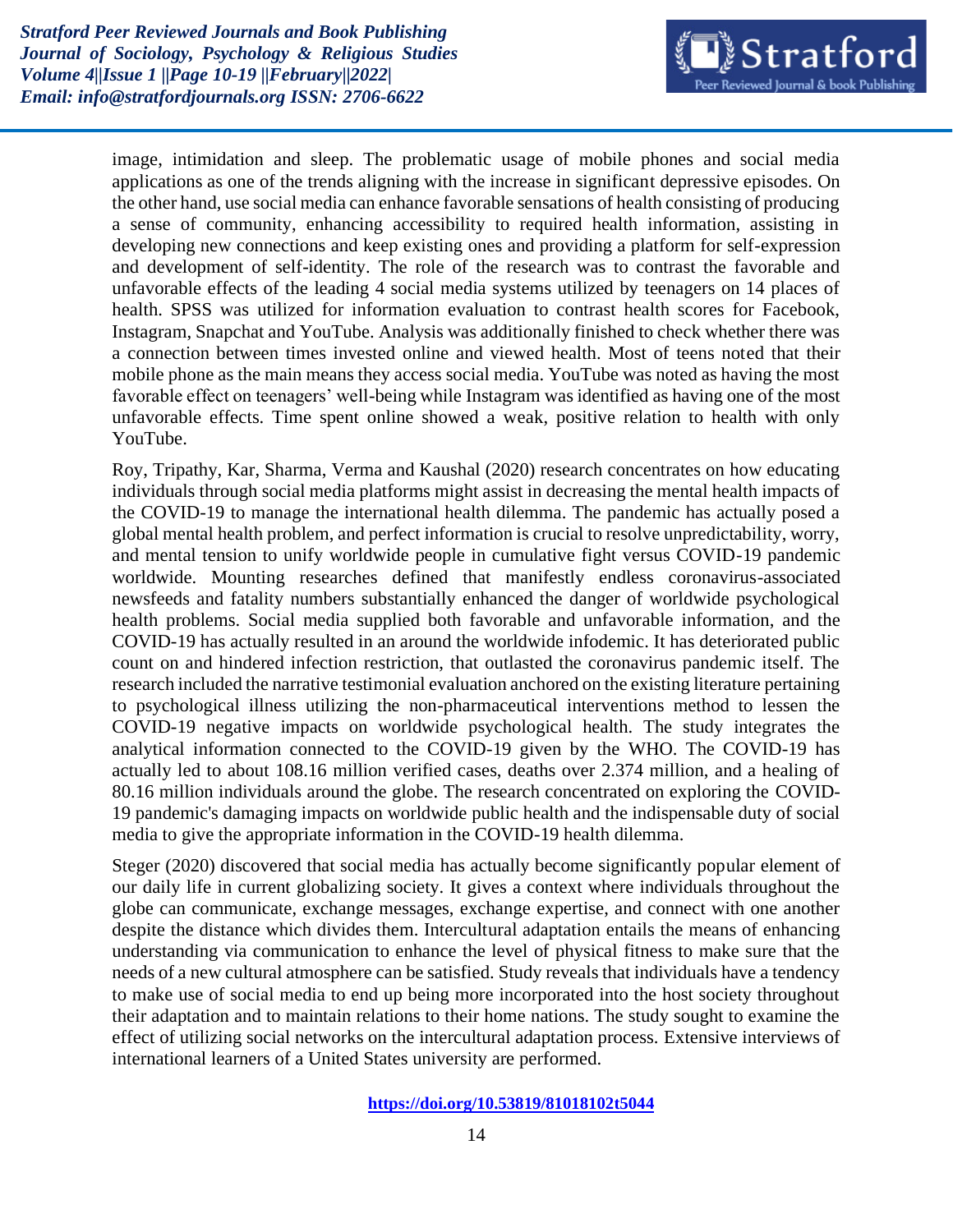

Social media is a new forum that connects individuals to exchange concepts, connect with, relate to, and come together for a reason, get advice, and give guidance. Social media has gotten rid of communication obstacles, developed decentralized communication channels, and allowed all to have a voice and be involved (Amedie, 2018). It makes common interest groups like learners' study in joint group projects outside of their classroom. The most important advantage of social media is connectivity. Individuals from different parts can get in touch with anyone despite religion. The advantages of social media are that one can connect with any individual to learn and exchange ideas. Some social media destinations have altered how people communicate online (Miller, Sinanan, Wang, McDonald, Haynes, Costa & Nicolescu, 2020). From one individual to another, communication destinations open the door for people to reconnect with their old companions, partners, and friends.

Wang and Kim (2018) advised that the increase of social media has prompted both optimism about possible social advantages and problem regarding injuries like dependency, depression, and political polarization. It was realized that shutting down Facebook for the 4 weeks prior to the 2018 US midterm election; decreased online task, while enhancing offline tasks like watching television only as well as fraternizing with family and friends; decreased both factual news expertise and political polarization; enhanced subjective health; and caused a big consistent decrease in post-experiment Facebook use. Deactivation decreased post-experiment appraisals of Facebook, recommending that conventional metrics might overemphasize consumer surplus.

Kolhar, Kazi and Alameen (2021) noted that social media network sites are extensively utilized by college students. The research examined the advantages for which social networking sites are used and their results on learning, social interaction, and sleep time. Research was carried out among 300; 17-- 29-year-old women learners at Prince Sattam container Abdul Aziz College. A survey was utilized to gather information. The outcomes revealed that 97% of the learners made use of social media applications. Only 1% of them used social media for learning activities. Whereas 35% of them made use of these platforms to talk with their peers, 43% of them used the platforms to pass time. In addition, 57% of them were addicted to social media. Furthermore, 52% of them revealed that social media sites use had influenced their studying tasks, 66% of them felt a lot more drawn in the direction of social media than toward schooling work, and 74% of them spent their spare time on social media systems. Better, 46% and 39% of them revealed that they sleep in between 11 pm and 12 am and between 1 am and 2 am, respectively. Many of the individuals revealed that long term use social networking sites for non-schooling duties. These regular behaviors can sidetrack learners from their academic assignments, negatively impact their academic performance, social interactions, and sleep period, and lead to an inactive lifestyle and physical lack of exercise that subsequently can render them susceptible to non-communicable illness and psychological health issue.

Willems (2021) noted that a lot of individuals throughout the world have a mobile phone and accessibility social media every day. As a result of this electronic attachment, the researcher sought to comprehend to what level this usage has affected the customers' emotional well-being and offline interpersonal connections. 627 respondents finished a mixed-strategies survey including Likert scale and short answer questions relating to social media sites usage, psychological wellbeing and interpersonal relations. Outcomes showed that the more time an individual spent on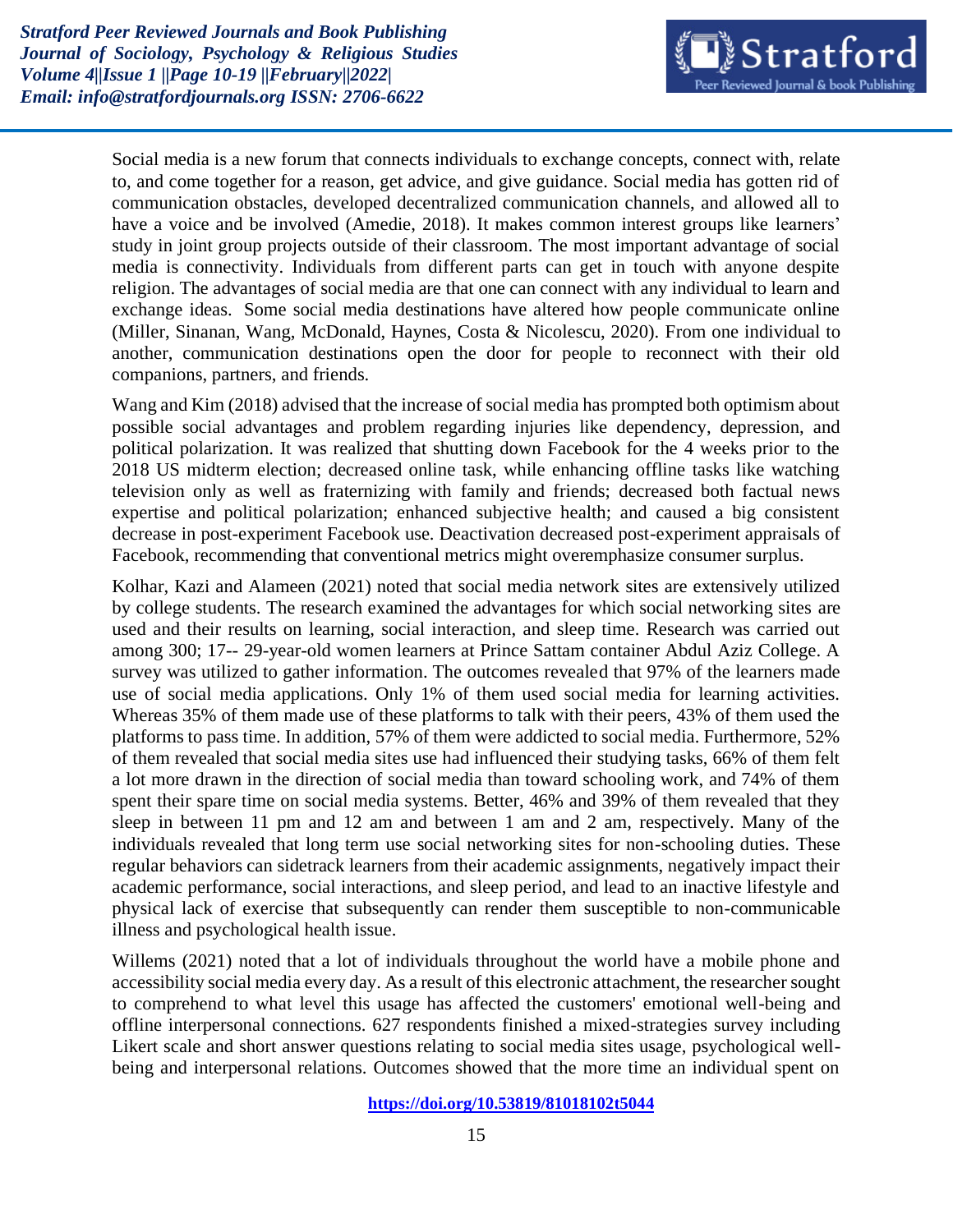

social media the most likely they were to encounter an adverse influence on their general emotional wellbeing and reduced quality in their relationships. Emotional well-being also mediated the connection between time spent using social media and the quality of that individual's relationships, implying that the more time a person invested in social media the most likely their psychological well-being decreased which then adversely influenced their relationships. The first three answers for adverse impacts of social media usage on feelings were frustration, depression, and social contrast. The first three actions for adverse impacts of social media usage on interpersonal connections were disturbance, irritation, and lowered quality time with their significant other in offline settings.

Gibson (2020) discovered that social media is the cumulative of online communications channels committed to community-based input, interaction, information sharing as well as collaboration. The overall role of this review is to give detail information concerning the effect of social networks on society. A lot of researches suggested social networks has both positive and favorable results. A few of the favorable results are, as an example, Socialization and communication; increase learning possibilities and accessing health relevant information. Depression, stress and anxiety, bullying, terrorism, and criminal tasks are a few of the unfavorable sides of social networks on societies. Typically, when individuals make use of social media for suitable functions and fixed goals the end result will certainly be positive and the opposite is true for negative effects. So as to reduce and save the societies from its adverse negative impacts and encourage the favorable ones, all concerned bodies must need to function collaboratively.

Kuppuswamy and Narayan (2019) performed research to inspect the influence of social networking sites in the education of youth. This is a survey kind study and below the data was collected with the survey. 100 experienced young people fill up the survey, and the non-random sampling techniques was utilized to pick sample units. The primary purposes were as the impact of social media sites on young people, to determine the advantageous and support kind of social networks for young people, to examine the mindset of young people towards social media sites and discovering the total use times on social media. Here the information gathered was analyzed in the kind of frequency, percent. The participants encounter main issue throughout use of social media are unwanted messages, Is social media aiding today's young people in Education, Does use social media degrades our social standards, Is social media act negatively in the Education of young people. Social media promotes underhanded photos, video clips and pictures amongst youth, anti-religious blog post and links develop hatred amongst individuals of various communities, Unfavorable use social media is wearing away the partnership among the nations, social networks is playing a crucial role to develop political recognition among young people.

#### **3.0 Research Findings and Conclusion**

The study's findings were based on the results from the prior studies. The study results showed that social media influences the social behavior of youth. Social media platforms enable individuals to have conversations, share information and develop internet content. The speed of the internet has changed the way people receive information. The modern technology increased; online social networking has become the routine for every individual. Social media has become a progressively prominent element of our day-to-day life in the current globalizing society. It gives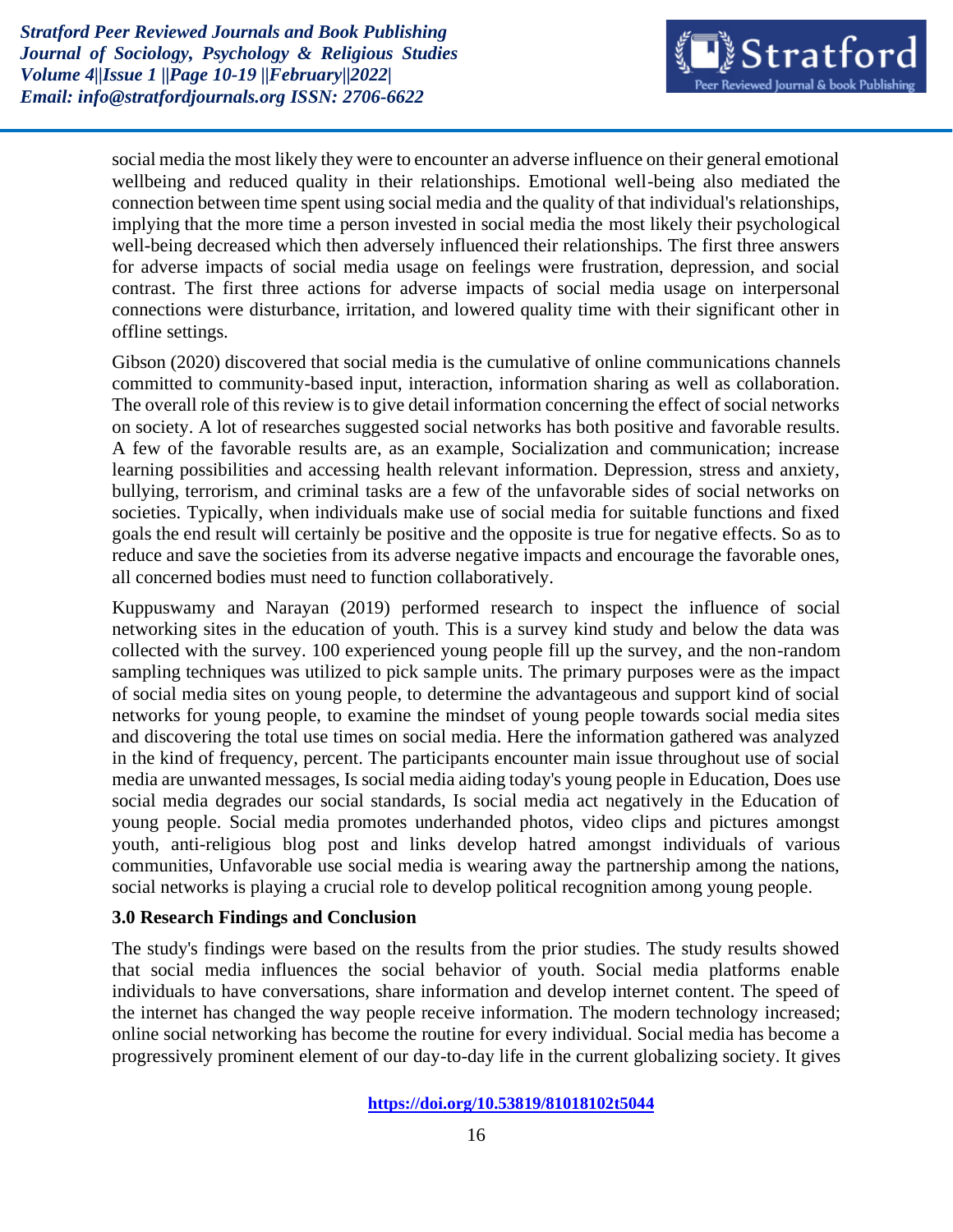

a context where individuals worldwide can connect, exchange information, share understanding, and engage with one another despite the distance which divides them. Social media has eliminated communication challenges, produced decentralized communication channels, and presented an opportunity for all to have a voice and participate democratically, including individuals in repressive nations. Additionally, it has been discovered that people with more household incomes and higher levels of education use social media the most. As one gets old and old, the use of social media reduces. Social media use may have a serious negative effect on areas of health consisting of feelings of anxiety, stress and depression, fear of missing out, body image, bullying and sleep. Most of the youth use social media networking sites for nonacademic purposes, which makes them change their typical behaviors; therefore, it can distract learners from their academic activities and negatively impact their performance in school. The more time a person spends on social media, the more likely they will experience an adverse influence on their total emotional health and wellbeing and reduced quality in their relationships.

The research concluded that as modern technology increases, online social networking had become the routine for every individual; people and groups rely on this technology consistently. Online networking has broadened the quality and rate of coordinated initiatives for various people. The business utilizes online networking to upgrade a company's implementation in various courses, for instance, to meet organization goals and increase annual company deals. Young people were discovered to be connected with these media daily. Social media has different qualities, yet it furthermore has a couple of faults that influence individuals. Incorrect information can lead the training framework to frustration; false advertisements will impact productivity in firms. Online networking can manhandle the general public by attacking peoples' security; few meaningless sites can influence young people who are simply savage and can engage in immoral behavior.

Additionally, the research concluded that despite the positive advantages of fast information sharing, social media allows individuals to produce fake identities and superficial links, which may trigger depression. In some instances, it is the main recruiting avenue for criminals and terrorists. The benefits of social media are more highlighted regularly instead of its negative elements, which are hardly ever discussed. When utilizing social media networks correctly for advertising, businesses can substantially enhance their brand awareness, client satisfaction, quality, reach, and more earnings realized. Social media may increase or widen our knowledge in a specific area and enhance our professional connection by relating with other experts in our and other sectors. Social media plays an essential duty in influencing the cultural economy, so users must be cautious of using it.

#### **4.0 Recommendations**

The study recommended that people be educated on exactly how to handle their privacy settings, warning them concerning what details they include in social media posts, including what is in their photos, urging that they do not connect with anyone online unless they understand them in real life already. The recent development of social media sites is not uniformly distributed across age groups; hence, health communication programs using social media sites have to initially consider the age of the targeted population to ensure that the message reaches the desired target audience. All people are encouraged to embrace the positive aspects of social media and avoid negative effects.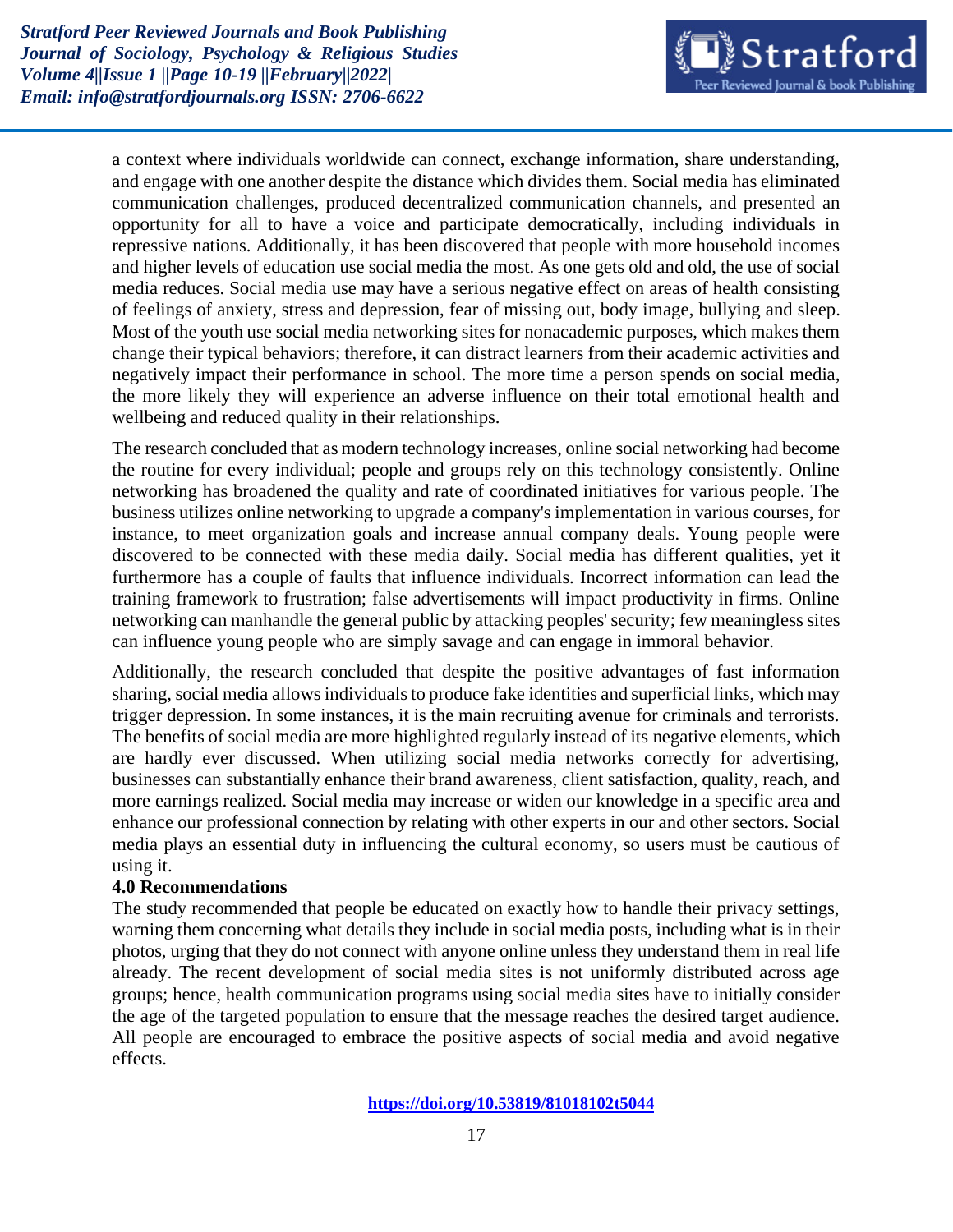

#### **REFERENCES**

- Ameen, A., Almari, H., & Isaac, O. (2018, June). Determining underlying factors that influence online social network usage among public sector employees in the UAE. *In International Conference of Reliable Information and Communication Technology* (pp. 945-954). Springer, Cham. [https://doi.org/10.1007/978-3-319-99007-1\\_87](https://doi.org/10.1007/978-3-319-99007-1_87)
- Cogburn, D. L., & Espinoza-Vasquez, F. K. (2019). From networked nominee to networked nation: Examining the impact of Web 2.0 and social media on political participation and civic engagement in the 2008 Obama campaign. *Journal of political marketing*, 10(1-2), 189-213. <https://doi.org/10.1080/15377857.2011.540224>
- Fischer, E., & Reuber, A. R. (2021). Social interaction via new social media:(How) can interactions on Twitter affect effectual thinking and behavior? *Journal of business venturing*, 26(1), 1-18.<https://doi.org/10.1016/j.jbusvent.2010.09.002>
- Gibson, J. L. (2020). Social networks, civil society, and the prospects for consolidating Russia's democratic transition. American Journal of Political Science, 51-68. <https://doi.org/10.2307/2669359>
- Heinonen, K. (2019). Consumer activity in social media: Managerial approaches to consumers' social media behavior. Journal of Consumer Behaviour, 10(6), 356-364. <https://doi.org/10.1002/cb.376>
- Kaplan, A. M., & Haenlein, M. (2020). Users of the world, unite! The challenges and opportunities of social media. Business horizons, 53(1), 59-68. <https://doi.org/10.1016/j.bushor.2009.09.003>
- Kennedy, K. (2019). Positive and negative effects of social media on adolescent well-being (Doctoral dissertation, Minnesota State University, Mankato).
- Kolhar, M., Kazi, R. N. A., & Alameen, A. (2021). Effect of social media use on learning, social interactions, and sleep duration among university students. Saudi Journal of Biological Sciences, 28(4), 2216-2222. <https://doi.org/10.1016/j.sjbs.2021.01.010>
- Kuppuswamy, S., & Narayan, P. S. (2019). The impact of social networking websites on the education of youth. International journal of virtual communities and social networking (IJVCSN), 2(1), 67-79. <https://doi.org/10.4018/jvcsn.2010010105>
- Miller, D., Sinanan, J., Wang, X., McDonald, T., Haynes, N., Costa, E., ... & Nicolescu, R. (2020). How the world changed social media (p. 286). UCL press.
- Murphy, J., Link, M. W., Childs, J. H., Tesfaye, C. L., Dean, E., Stern, M., ... & Harwood, P. (2019). Social media in public opinion research: report of the AAPOR task force on emerging technologies in public opinion research. American Association for Public Opinion Research.
- Naslund, J. A., Aschbrenner, K. A., Marsch, L. A., & Bartels, S. J. (2018). The future of mental health care: peer-to-peer support and social media. Epidemiology and psychiatric sciences, 25(2), 113-122. <https://doi.org/10.1017/S2045796015001067>

**<https://doi.org/10.53819/81018102t5044>**